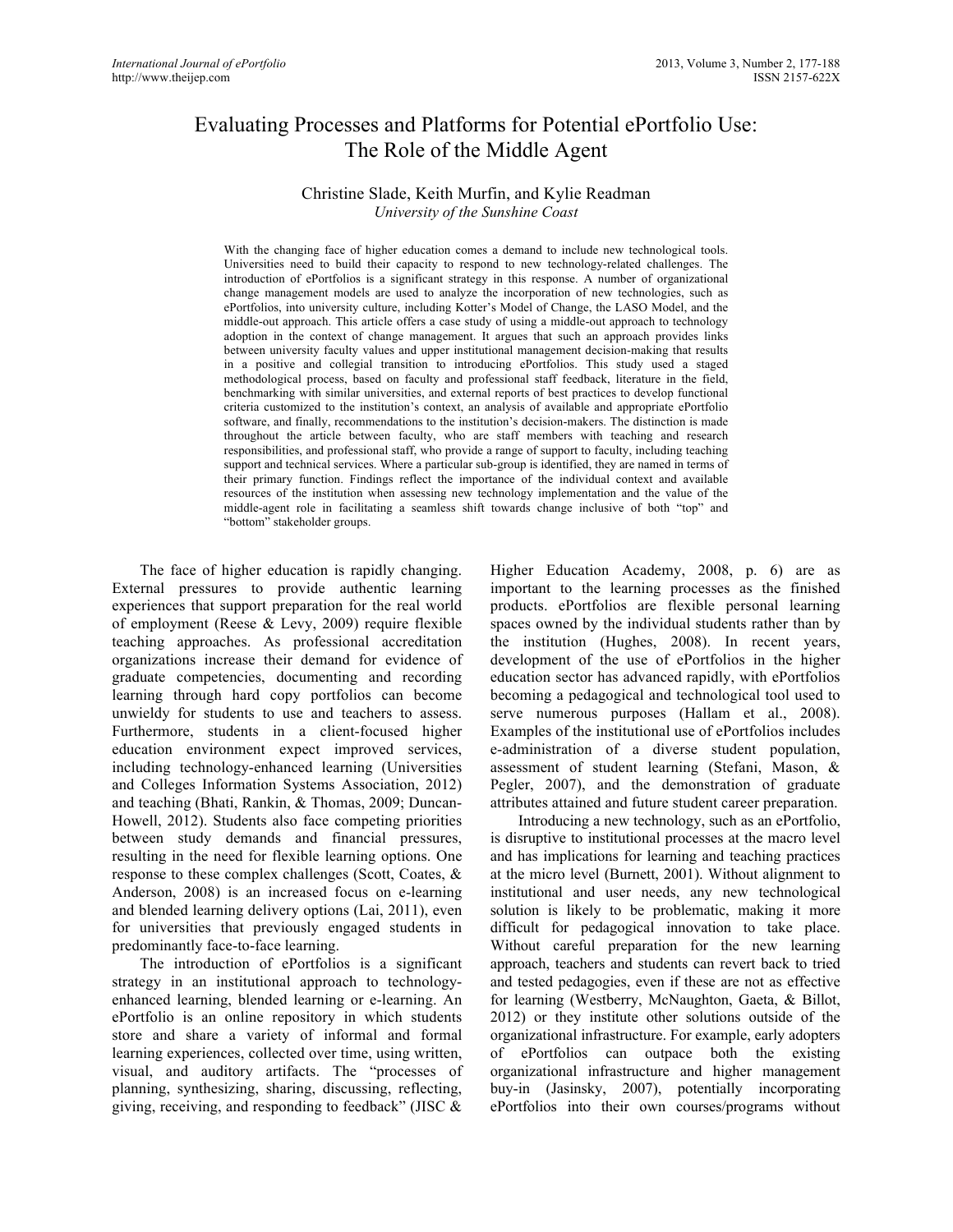institutional support. Such bottom-up innovation, while providing a local and immediate solution, may not be long-lasting and can result in wider adoption problems (Uys, 2007), especially if any challenges are encountered. In another common approach, "ePortfolio champions" initiate trials of ePortfolio use within selected courses/programs that are supported by relevant faculty. Similarly, problems can occur at the end of the trial if institutional decision-makers do not agree to implement ePortfolios. In this situation, programs with an ePortfolio embedded into their curriculum from the trial have no guarantee of its longevity.

Adoption of ePortfolios at a programmatic or institutional level requires university decision-makers' support and approval, based on consideration of the innovation and all its implications for the institution (Uys, 2007). This article offers a case study of an institutional assessment approach to the decisionmaking processes and potential ePortfolio platforms in an Australian regional university. The authors argue that the role of a middle agent can provide links between university faculty opinions and institutional decision-making, resulting in a positive and collegial process of introducing new technology. Based on the individual institutional context, faculty and professional staff opinions, and a review of literature and other universities' experience, this middle team developed a systematic, evidence-based approach to criteria development, investigated suitable software options, and promoted to university decision-makers an evidence-based approach to ePortfolio adoption.

# **Literature Review**

# **Approaches to Institutional Change**

Each institution has its own culture, which is shaped by its context, mission, and priorities (Conole, White, & Oliver, 2007). Policy development needs to consider organizational contexts and different perspectives and should focus on human aspects rather than technological developments (Conole et al., 2007). Increasingly, technologically-based learning and teaching solutions are recognized to be part of higher education's strategic business (JISC & Higher Education Academy, 2008). Responses therefore need to be strategic rather than based on technological affordances (Uys, 2007). Most institutions have a strategic document relating to elearning: either a discrete e-learning strategy or principles embedded into wider learning and teaching strategies (JISC & Higher Education Academy, 2008). The alignment of e-learning or a blended learning strategy to support institutional goals and values enables explicit support from senior leadership and can result in widespread and impactful change (JISC & Higher Education Academy, 2008).

Aligned with its institutional top-level plans, the university that is the subject of this case study has a formal policy statement of its position on blended learning; a term defined as "the integration of educational technologies with face-to-face teaching to enhance the student learning experience" (University of the Sunshine Coast, 2012, para. 1). The stated aims of using this blended learning approach include increased flexibility, improved student preparation for face-toface sessions, enhanced communication of assessment and feedback, increased learning networks, and embedded educational technologies in curriculum design (University of the Sunshine Coast, 2012). Thus far, these tools normally appear as part of the University's Learning Management System (LMS), with Blackboard as the core platform (University of the Sunshine Coast, 2012).

Any introduction of ePortfolios into an institution will involve management of multifaceted change processes. While there are numerous changemanagement models available within the literature (Cummings, Phillips, Tilbrook, & Lowe, 2005), we discuss here three methods used recently by several universities to analyze the introduction of technologyinitiated changes within their institutions. These models are: Kotter's Model of Change, the LASO Model for Technological Transformation in Tertiary Education, and the middle-out approach. Kotter's Model of Change explains change according to eight strategic steps, all of which must be present for change to be effective (Kotter, 2012). These steps are: establishing a sense of urgency, creating the guiding coalition, developing a change vision, communicating the vision for buy-in, empowering broad-based action, generating short-term wins, never letting up, and incorporating changes into the culture (Kotter, 2012). This model is a popular choice for analyzing institutional change in higher education. For example, Uys (2010) discussed one university's use of this model to describe its institutional change-management processes during the implementation of an open source LMS, while Quinn et al. (2012) used it to evaluate the change-management principles employed in a collaborative university project. Carneiro (2010) used Kotter's model to interpret innovation and change within higher education, highlighting the importance of the role played by organizational structure.

The Leadership, Academic, and Student Ownership and Readiness (LASO) Model for Technological Transformation in Tertiary Education argues that topdown and bottom-up processes need to be integrated in order to achieve technological transformation (Uys, 2007, 2010). This model is based on the assumption that topdown change has failed and that the concerns and needs of academic faculty and students need to be addressed through bottom up approaches that give ownership of the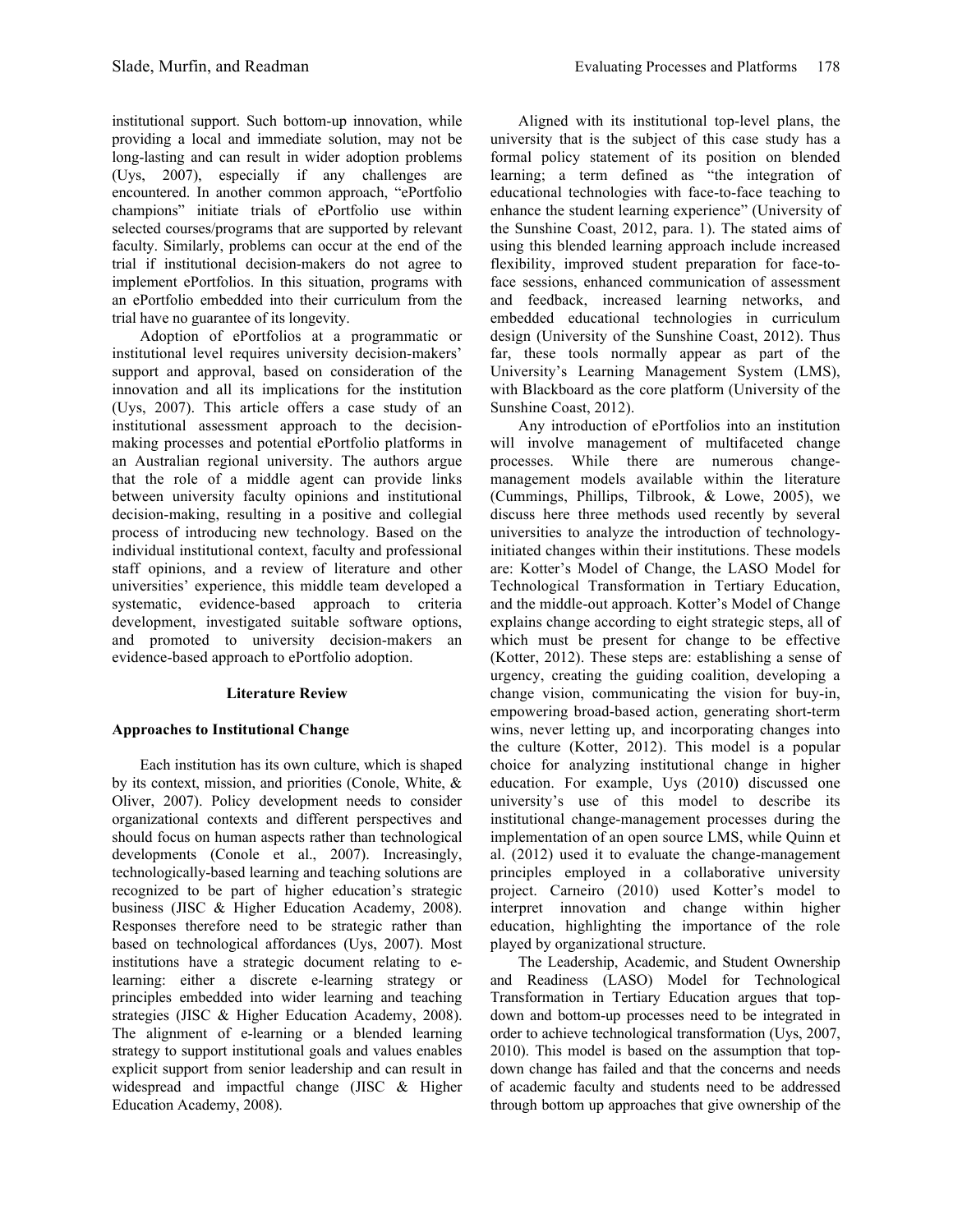technological change to those implementing the changes "on the ground" (Uys, 2007). Strategic inside-out activities that are used to bridge the gap between stakeholders reinforce both academic ownership (Uys, 2007) and the connection between "top" and "bottom." Essentially, in a top-down approach senior university managers drive changes through policies and restructuring, while in a bottom-up approach, inspirational individual faculty members initiate change, challenging others to follow their lead (Cummings et al., 2005).

Introduction of new technologies requires organizational change produced as "the result of a team effort in which the most-appropriate and best-positioned people are involved in a process of action learning" (Scott, 2003, p. 73). This suggests that top-down and bottom-up approaches may not always be the most suitable. The analysis of change-management processes at one Australian university identified an alternative option in which middle managers, sometimes called middle agents or change intermediaries, filled the leadership gap and responded to early adopter demands in a collegial manner (Cummings et al., 2005). Middle agents have that title because they can exercise agency and have capacity and resources to introduce change. They are usually trusted by senior management and also have a good track record with practitioners working in the field. They have established information channels that allow them to liaise between top and bottom (Parag & Janda, 2010). Rouleau (2005) investigated the micropractices of middle managers in terms of how they interpret and communicate change every day and found that they engaged in four specific practices uniquely possible for them because of their position in the organization. Middle managers' practices, according to Rouleau (2005), translate the orientation of senior management to others, communicate the strategy differentially on the basis of socio-cultural codes, discipline the participant to receive the message positively by using particular words, gestures, and symbols, and justify the change by providing good reasons that are acceptable to the participant with whom they are communicating. Balogun (2003) described middle managers as a strategic asset in implementing change. This suggests that middle agents' work is often subtle and focused on influencing others to take on institutionally-endorsed change. The middle-out approach is appropriate for managing change within an institution and therefore provides a suitable model for analysis of the processes and outcomes of this research.

### **Method and Findings**

### **Context and Background**

In late 2012, a small but rapidly growing regional university, which had reached sufficient student enrollments to consider ePortfolio use, undertook a sixmonth feasibility study to determine whether university academic faculty and professional staff would consider using ePortfolios as a teaching and student learning tool. The university maintained a neutral position on the introduction of ePortfolios but was aware of sector trends and potential benefits of ePortfolio adoption. The feasibility study was funded through the ICT Governance Committee's Strategic Asset Management Plan (SAMP). Throughout the study, the project team submitted regular reports to this group, both for funds acquittal and as an advocacy tool, reflecting the middleout approach adopted for the project. Furthermore, research ethics approval was sought and granted. This facilitated the project team's capacity to gather and share information about the project beyond the university.

The aims of this feasibility study were to:

- 1. Investigate the purposes that academic faculty and professional staff have for using an ePortfolio within the context of blended learning, current university systems and resources, and the higher education sectoral experiences;
- 2. develop a set of criteria regarding the functional requirements of an ePortfolio at the university, taking into account existing systems and resourcing;
- 3. investigate available technologies for achieving these purposes; and,
- 4. make recommendations to the university's senior management regarding ePortfolio use at the university.

Although some overlap occurred, these stages were undertaken in a linear fashion, building evidence from one stage to input into the decision-making of the next stage. The project team included the Director of the Learning and Teaching Center, the Project Manager, and an Information Technology (IT) Functional Analyst. No members of the project team held strong views about the adoption of an ePortfolio solution.

### **Faculty and Professional Staff Opinion Associated with ePortfolios**

The study used a number of consultative methods to engage with academic programs and support services across the University. Potential participants were recruited through posters, word-of-mouth recommendations, networks and program presentations, and the invitation to join an e-mail interest group. An initial survey (see Appendix) was used to elicit views of ePortfolios for student use. Questions centered on perceptions of how ePortfolios might be used, enabling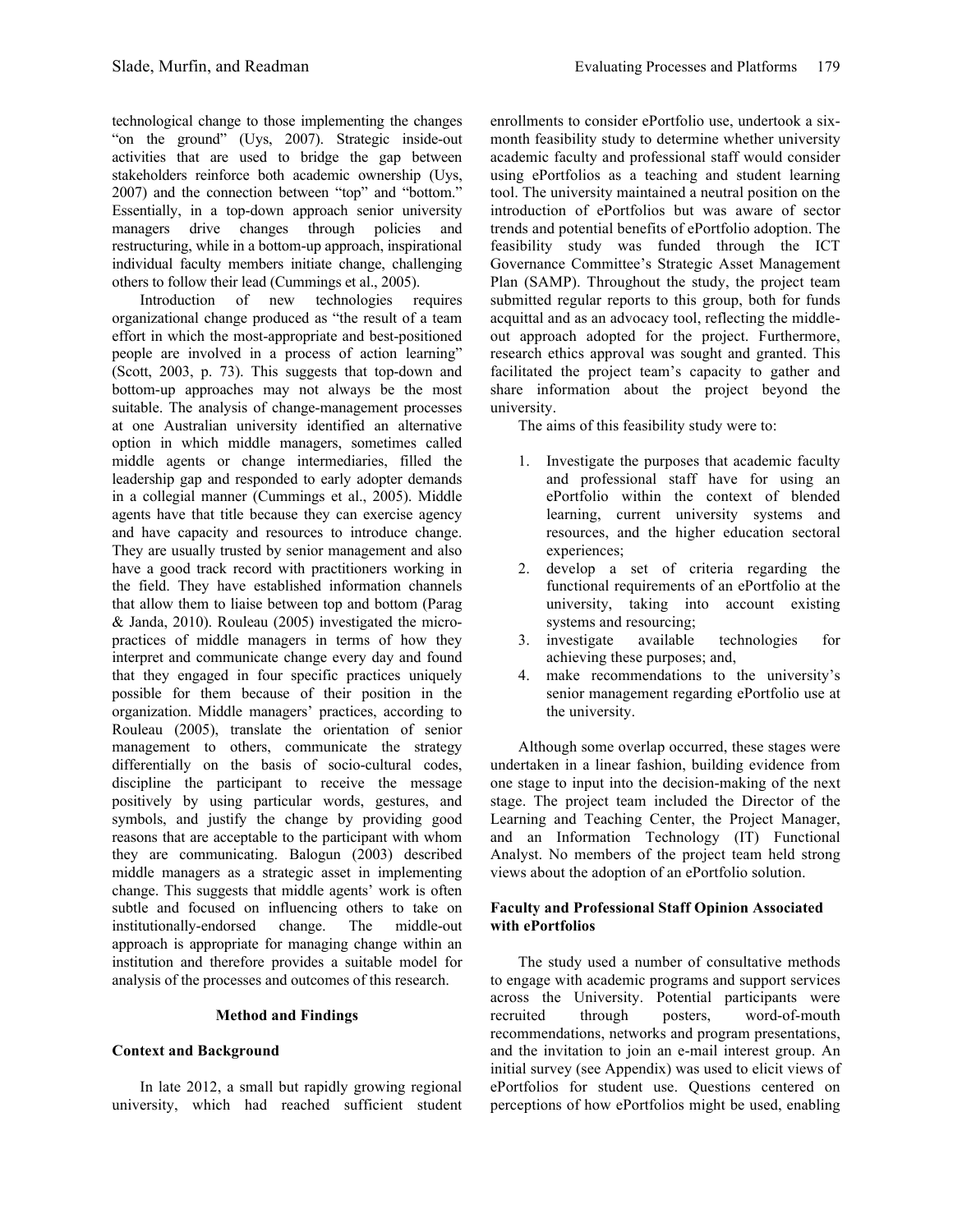factors for successful implementation, and the main barriers and problems associated with their use at the university. A limited response resulted in a second datacollection phase using discussion groups and interviews with faculty. Further responses came from the ePortfolio e-mail interest group. Project team participation in external cross-institutional forums and conferences supplemented the internal data.

The data collection phases resulted in only forty formal responses from the faculty and professional staff cohort of about 600. Although the small number of responses limits the capacity of the study to provide meaningful quantitative data, participants who responded valued the opportunity to engage with initial development of the ePortfolio implementation and requisite change processes. Having a survey instrument elicited opportunities for further conversations about ePortfolios with interested faculty. The largest number of responses came from faculty teaching in professional degree programs who were seeking tools to evidence student competencies and to meet accreditation standards, as was explained by one group participant: "Accreditation is very important. At the moment it is hardcopy and not very stringent but it will become more rigorous." A second area that gained a number of responses was employment enhancement: "As a prospective employer, I would look very favorably on this [ePortfolio] as a type of resume or application." While most of the findings were related to the technological affordances gained by using ePortfolios, participants also saw pedagogical benefits in using an ePortfolio for reflective practice, for assessment and feedback, and for evidencing graduate attributes.

### **Development of Set of Functional Requirements for ePortfolio Use**

Choosing the right platform for ePortfolios is also challenging because the platform needs to align with the institution's purposes (Goldsmith, 2007). Therefore, any effort towards adopting an ePortfolio should establish a set of criteria that has this alignment (Goldsmith, 2007). Data collected from faculty and professional staff, together with a literature review, provided insight into the development of functional criteria suitable to the individual context of the university. Constructivism was used as the theoretical basis for the requirements, as the aim of having students use ePortfolios was to encourage "independent, selfreliant learners who have the confidence and skill to use a range of strategies to construct their own knowledge" (Stefani et al., 2007, p. 12). Based on this theoretical foundation, pedagogical and technological functions were identified as important by the project team.

Pedagogical priorities from participants who responded to the survey questions centered on reflection, assessment and feedback, and the gathering and collation of evidence to support claims that learning had occurred. Interest from professional programs with external accreditation and registration requirements were the most frequent, as faculty saw the ePortfolio as a vehicle to evidence and assure graduate learning outcomes to authorities with a vested interest in student achievement. These criteria were important in identifying an appropriate ePortfolio platform because, without the capacity to respond to these needs, even a platform that met all of the identified technological priorities would not be acceptable.

The technological priorities that were identified include interoperability, security, ownership, and usability. For the purposes of this article, we focus on the technological functions with the view that the criteria would ultimately guide the evaluation of a number of ePortfolio platforms that might be suitable for the university's purposes. The project team met for a brainstorming session to discuss the data collected from participants, criteria found in scholarly literature, and themes drawn from the experience of other universities, as expressed in cross-institutional ePortfolio meetings. Table 1 outlines the set of functional requirements developed from this meeting that addressed the need for a suitable ePortfolio software platform by the university's technical support staff responsible for ePortfolio implementation.

### **Investigation of Available Technologies**

Based on the data collected and the development of pedagogical and technological criteria chosen for this institution, the next step was to link these criteria with suitable ePortfolio software. Recognizing the extensive list of ePortfolio solutions available to evaluate, the project team chose to only consider options for which there was either experience available within the University or more generally, in the higher education sector in Australia. Table 2 details the list of applications identified based on key categories developed by Himpsl and Baumgartner (2009). The list of software solutions is based on data collected from three main sources. First, formal feedback from surveys and verbal data collected from the participants of the focus groups identified solutions already used in the University or those used by participants in a previous higher education setting. The group contained both faculty and professional staff. In Table 2 the software identified from this source are classified as "Ex." The second source of potential ePortfolio software came from an investigation of software solutions currently licensed and available under the university's ICT infrastructure. In Table 2, the software identified from this source are classified as "ICT." The final source was the group of leading software applications used in the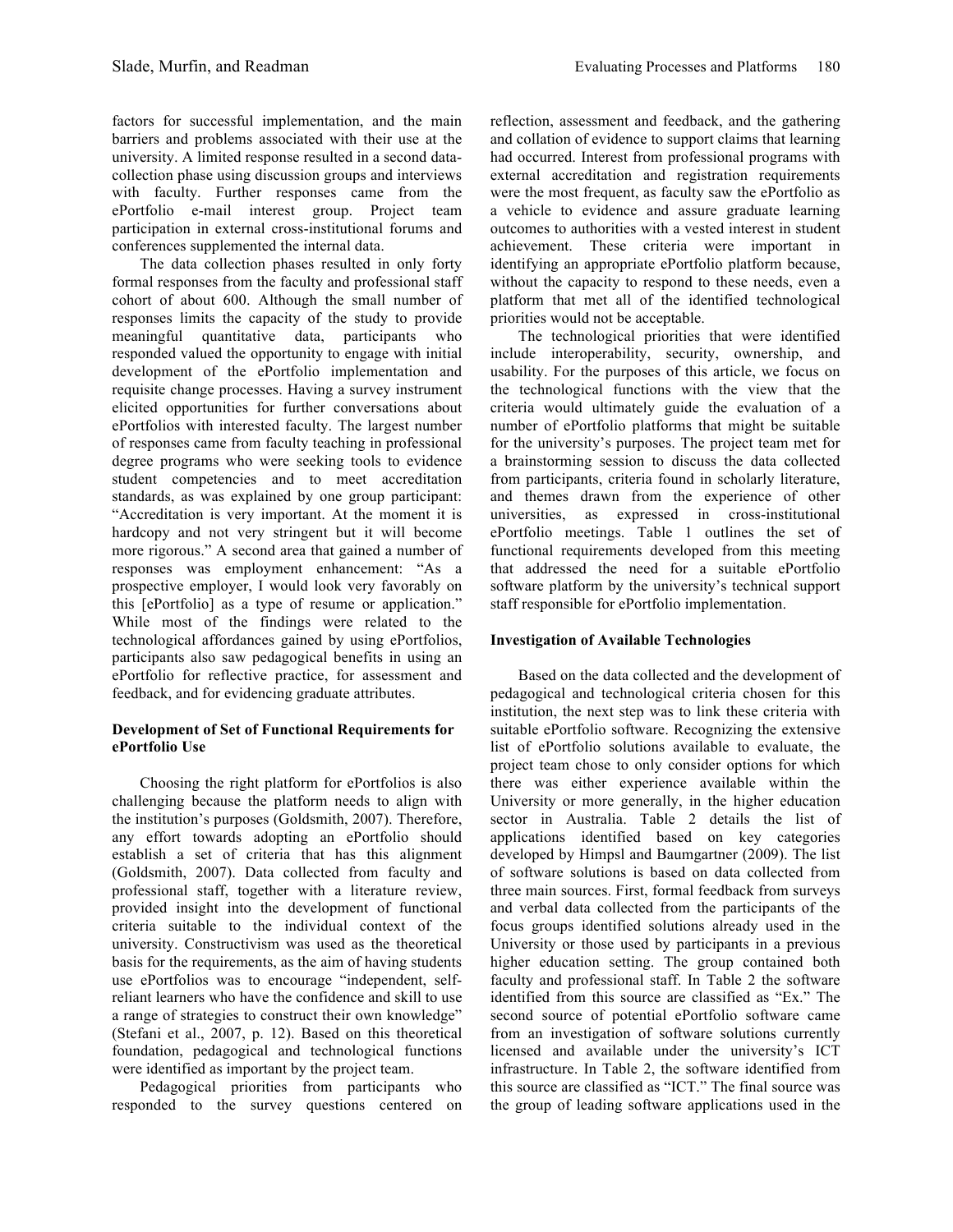| Requirement                                     | Details                                    |
|-------------------------------------------------|--------------------------------------------|
| Links to LMS (i.e., Blackboard)<br>$\bullet$    | Grade center                               |
|                                                 | Single sign-on                             |
|                                                 | Add/retrieve artifacts                     |
| Interoperability<br>$\bullet$                   | Between schools/university                 |
|                                                 | Export/import (universal standards)        |
| ٠                                               | Use after leaving the university           |
| Sharing<br>٠                                    | External                                   |
| ٠                                               | Internal                                   |
|                                                 | Comments/feedback                          |
| ٠                                               | Groups                                     |
|                                                 | Control access                             |
| Functionality<br>٠                              | Grade artifact                             |
|                                                 | Templates                                  |
| ٠                                               | Customisable/able to personalize           |
| ٠                                               | Professional                               |
| ٠                                               | Easy to use                                |
|                                                 | Facilitates graduate attributes            |
| Accessibility                                   | Compatible with screen readers             |
| Support                                         | Supportable                                |
|                                                 | Self-support                               |
| Hosting<br>٠                                    | Hosted solution                            |
| ٠                                               | Self-hosted                                |
| ٠                                               | Self-maintain/develop                      |
| ٠                                               | Off the shelf                              |
| Corporate Look & IT Infrastructure<br>$\bullet$ | Customisable to achieve a corporate look   |
| ٠                                               | Meets current IT infrastructure and skills |

Table 1 *Set of Functional Requirements Developed for Potential ePortfolio Platform*

| Table 2                                                 |
|---------------------------------------------------------|
| List Software Solutions Identified for Further Analysis |

| Software Solution            | Les Software Soundons Iaentifica for I armer Amarysis<br>Provider | <b>Type</b> | Identified by |
|------------------------------|-------------------------------------------------------------------|-------------|---------------|
| <b>Blackboard Portfolios</b> | Blackboard Inc.                                                   |             | <b>ICT</b>    |
| Campus Pack - ePortfolio     | Learning Objects                                                  |             | Ex, ICT       |
| Mahara                       | eCDF New Zealand                                                  | M           | Ex, Re        |
| OneNote                      | Microsoft                                                         | А           | Ex, ICT       |
| PebblePad                    | Pebble Learning Ltd                                               | М           | Ex, Re        |
| Wordpress                    | Automatic                                                         |             | Ex            |

*Note.* Key to column "type" using Himpsl and Baumgartner (2009): M = ePortfolio-Management-Software products offered to institutions as ePortfolio software; L = LMS/LCMS with integrated ePortfolio functions ("learning platform" with ePortfolio elements); I = Integrated systems respectively software families (CMS with possible Portfolio functions); and, A = Other systems, respectively kinds of software.

Australian higher education sector (ACODE, 2011) highlighted as "Re" in Table 2. The list of solutions covered a representative range of the types of applications available. A high-level analysis was performed on each of the software solutions identified in the first step. Each solution was assessed at a high level and rated against the criteria. Reviews of product documentation, video demonstrations, and high-level investigation of functionality in the

software solutions formed the basis for the analysis. As Table 3 explains a positive ("+") rating was awarded if the criteria was met at an acceptable level and a negative ("-") rating if the criteria was not met. A "0" indicates that the criterion was not applicable. Based on a count of positive criteria, it was decided to proceed with further analysis on the Mahara (5  $+$ 's), Blackboard Portfolios (5  $+$ 's), and PebblePad (8) +'s) software solutions.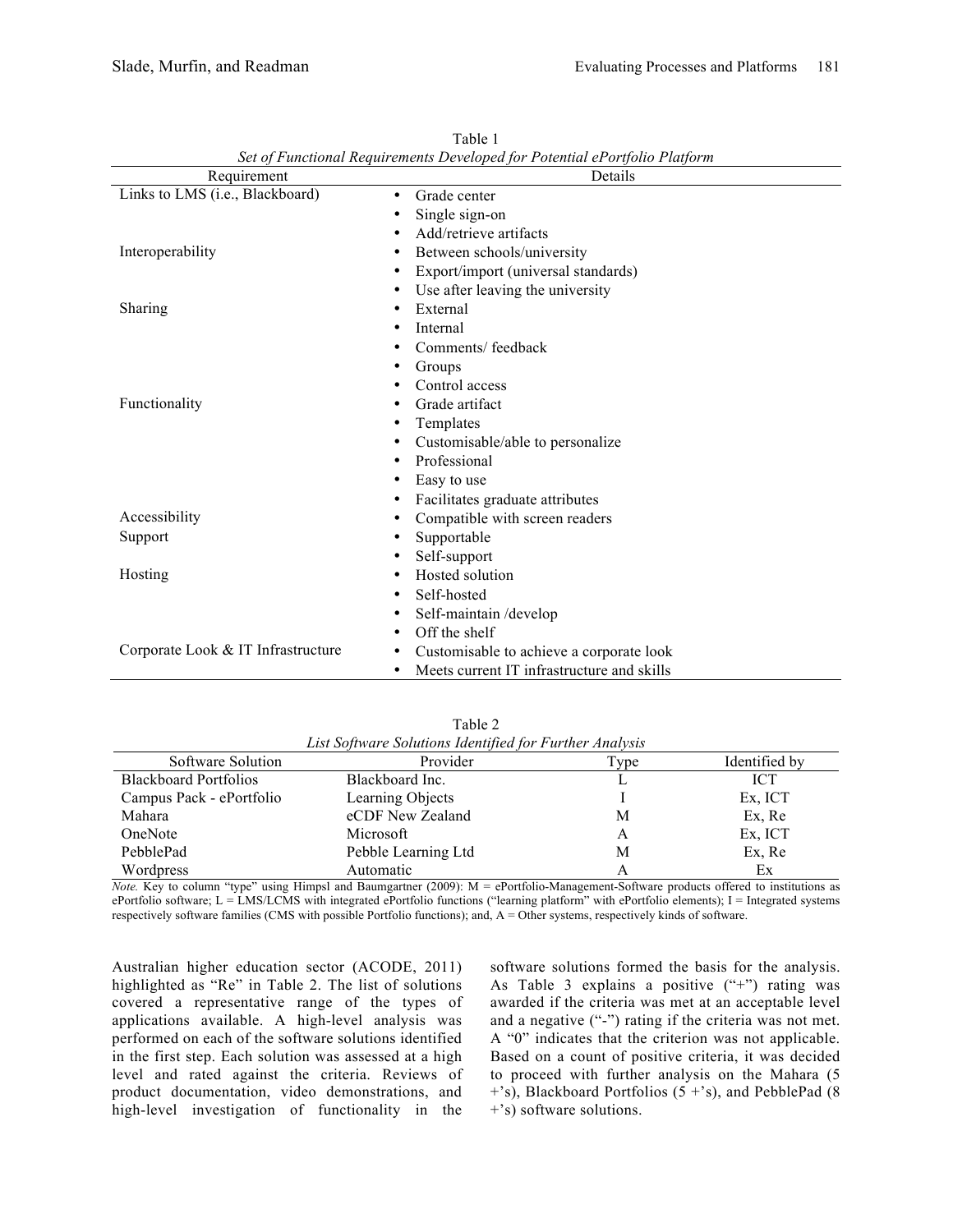| List of Software Solutions Identified for Further Analysis |                                        |                       |                          |                    |                    |         |         |                                           |
|------------------------------------------------------------|----------------------------------------|-----------------------|--------------------------|--------------------|--------------------|---------|---------|-------------------------------------------|
|                                                            | Criteria                               |                       |                          |                    |                    |         |         |                                           |
| Software<br>Solution                                       | Links to<br><b>LMS</b><br>(Blackboard) | Interop-<br>erability | <b>Sharing</b>           | Function-<br>ality | Access-<br>ibility | Support | Hosting | Corporate<br>Look & ITS<br>Infrastructure |
| <b>Blackboard</b>                                          |                                        |                       |                          |                    |                    |         |         |                                           |
| Portfolios                                                 | $^{+}$                                 | $\overline{+}$        | $\overline{\phantom{a}}$ |                    |                    | $^+$    | $^{+}$  |                                           |
| Campus<br>Pack                                             |                                        |                       |                          |                    |                    |         | $^{+}$  |                                           |
| Mahara                                                     |                                        |                       | $^+$                     | $^{+}$             |                    | $^+$    | $^{+}$  |                                           |
| OneNote                                                    |                                        |                       |                          |                    |                    |         | 0       |                                           |
| PebblePad                                                  |                                        |                       |                          |                    |                    | $^+$    | $\pm$   |                                           |
| Wordpress                                                  |                                        |                       |                          |                    |                    |         | $^+$    |                                           |

Table 3 *List of Software Solutions Identified for Further Analysis*

#### **Detailed Analysis of Performance**

A detailed analysis of the three most suitable software solutions, Blackboard, Mahara, and Pebble Pad, was performed by the IT Functional Analyst. The Blackboard portfolio was the simplest application to analyze, as the University uses Blackboard as its LMS. Although benefits include no additional licensing or IT infrastructure costs, plus the ability to be well integrated into the existing LMS, it very quickly became apparent that Blackboard's functionality was limited in terms of the pedagogical and technological priorities. It provided an inflexible solution, with minimal opportunity to share; to produce professionallooking artifacts was difficult and time-consuming. Ongoing investigations highlighted that Blackboard Inc. would not be developing their portfolio functionality any further and that early discussions were underway to develop links between Blackboard and established ePortfolio providers (Koch, 2012). Based on these findings no further investigation continued and Blackboard was ruled out as a possible solution.

The open source solution Mahara was simple to install and set up. It offers an intuitive solution that enables easy initial uptake by users and allows for the creation of high-quality artifacts with a good level of customization. It was a pedagogically and functionally rich solution. Mahara provided no links to the LMS (Blackboard) but did provide the opportunity (with the right expertise) to develop and customize the software to meet the needs of the university. At first glance, Mahara is a relatively inexpensive solution because open sourcing means no licensing or purchase cost. However, the university's ICT infrastructure is Microsoft-based and to self-host Mahara, a Linux-based solution, would incur considerable costs for installation, maintenance, and support. Another option considered was finding an external vendor to host, manage and support an installation of Mahara.

The final option, PebblePad, offered a pedagogically and functionally rich solution, with a visually appealing user interface. It is more difficult to learn and requires a conceptual understanding of how to collate and produce an ePortfolio. The high-quality help functionality and video tutorials assist in development of the necessary skills to begin to producing content. After the steep learning curve was overcome, PebblePad began to reveal its true potential as an ePortfolio solution. It contains the flexibility to produce templates to meet virtually all requirements. It provides an authentic personal learning space in which content truly belongs to the user, with no possibility of anyone else accessing content that has not been shared intentionally. It also provides a solid mobile device and accessibility compatible solution, which does not provide a full visual experience but offers an equivalent content-creation platform. The providers, Pebble Learning, have strong higher education connections and relate to the pedagogical needs of an ePortfolio solution that is evident in the software.

### **User Trial**

A trial was conducted for both PebblePad and Mahara, with volunteer users from the e-mail interest group. Five users participated in trials of PebblePad and seven of Mahara; two of these users were given access to both. An initial 2-hour training session aimed to provide for the users a conceptual view of using the software. Comprehensive training was intentionally not provided so as to identify the ease with which the solution can be self-taught. The users were encouraged to begin the trial by implementing their resume and to then explore the software's functionality for their own specific uses. The trial ran for approximately four weeks.

Upon completion of the trial, a feedback session was conducted for users. Information was gathered from each user to determine their overall experience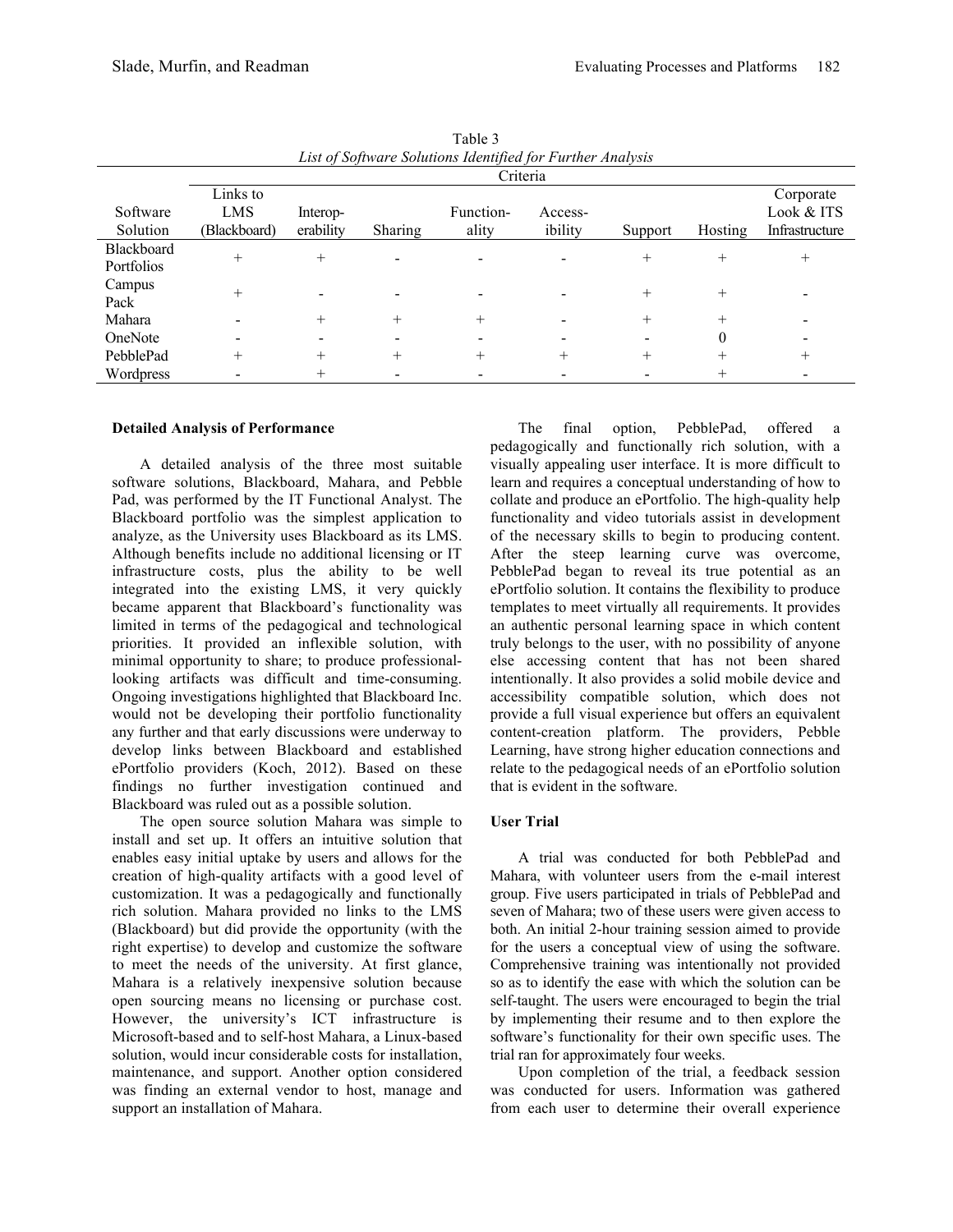and opinion of the software, their ability to learn and use the software easily, identify strengths, weakness, and potential concerns or risks identified with rolling out the solution. The overall feedback was positive for both solutions, but two key points were noted for consideration in the final recommendation:

- PebblePad was conceptually difficult to understand and not easy to learn, with the implication that users would require additional user training and support than with Mahara.
- Independent of the solution chosen, a concern was raised that a well-defined training and support model would be required for a successful implementation of an ePortfolio solution. It would, in most cases, be difficult for faculty to manage independently the training and support for their students.

# **Recommendations to Institutional Decision-Makers**

Using the data from all steps in the process, the following summary of analysis of the proposed software platforms explained in Table 4 was produced and presented to the University's senior management in order to enable evidence-based decision making.

As part of the recommendation document, a high level cost comparison was also presented. The cost comparison produced a surprising result. The implementation and running cost for Mahara, as an open source option, did not produce as low a cost as had been anticipated. A vendor-hosted solution of Mahara was only marginally less costly than the commercially licensed solution of using a hosted PebblePad solution. The unit cost comparison worked out at a ratio of 7:8 (Mahara:PebblePad). The University's IT infrastructure and lack of resources to manage, support, and implement Mahara made it unrealistic to implement, and no cost was presented. The self-hosted solution of PebblePad was more expensive, at a comparison cost of 10.5. The costs were calculated based on following data:

- institutional rollout of 8,000 users;
- access to 50 mb of storage for each user; and,
- hosted costs, based on a three year hosting contract with a vendor, including a pro-rata value for all one-off implementation costs.

The self-hosted PebblePad costs were based on a four year hardware replacement cycle; Mahara self-hosted costs were not presented, as this option was deemed unfeasible in the university's current ITS infrastructure. The research and investigation of software solutions resulted in the project team recommending to the University decision-makers the implementation of ePortfolios for student learning, and in particular the adoption of a hosted PebblePad software platform.

The results of the ePortfolio feasibility study were prepared and presented as a report directly to the Deputy Vice Chancellor and to the ICT Governance Committee, which had initially funded the project. The Director of the Learning and Teaching Center, who had the most ready access to these senior management groups and who is a member of the ICT Governance Committee, presented the reports and discussed them formally at meetings. The comprehensive datagathering and analysis that had taken place both in terms of staff readiness for ePortfolios and the functional requirements of an ePortfolio platform provided a useful framework for discussion that led to positive endorsement of the further development of the ePortfolio project. The focus of decision-making was on the institutional advantages of introducing an ePortfolio, balanced against the possible risks and costs of doing so. Student learning outcomes and staff readiness featured predominantly in these discussions. It was felt that the choice of platform had been sufficiently investigated in terms of the criteria identified, so the recommendation for choice of platform was endorsed with little further discussion.

As a result of the endorsement, further funds were provided for the 2013 academic year for an "early adopter phase," with two programs using ePortfolios. The institution's intention is to support, within in the next couple of years, a further, staged ePortfolio implementation process that will be funded through the Strategic Asset Management Plan.

# **Discussion**

Pedagogical and technological responses to the changing needs of universities require decision-making processes about the implementation of new tools, such as an ePortfolio. In this case study, three principles are drawn from the middle-out approach to decisionmaking. First, it is vital to have the right skill mix of people on the project team—those who can collaborate with stakeholders but also have the power to make initial decisions that will lead to the final recommendations to institutional decision-makers. Cummings et al. (2005) remark on the unique position of middle agents, who possess "some authority and resource to implement change" (p. 11) and "are in a unique position to mediate between the more individualized interest of teaching staff [faculty] and the broad strategic focus of senior staff" (p. 11). In this case, the Director of the Learning and Teaching Center reported directly to the Deputy Vice Chancellor, the Project Manager was well known by faculty, and the Functional Analyst had strong knowledge of product analysis, development of functional criteria, and the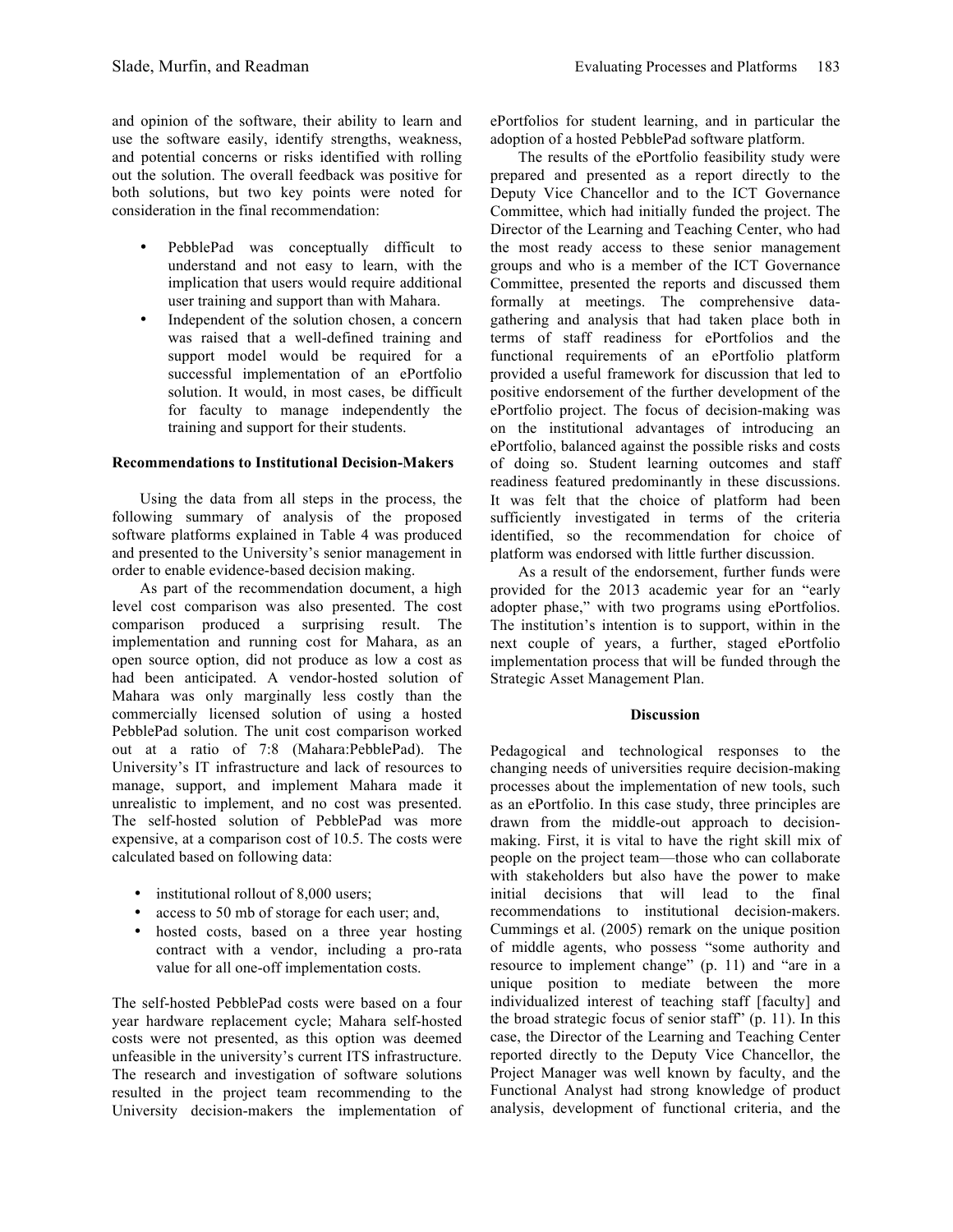| Software Solution Criteria Comparison                                                                               |                                |                                  |  |  |
|---------------------------------------------------------------------------------------------------------------------|--------------------------------|----------------------------------|--|--|
| Criteria                                                                                                            | Mahara                         | PebblePad                        |  |  |
| Corporate Look                                                                                                      |                                |                                  |  |  |
| Links to Blackboard                                                                                                 |                                |                                  |  |  |
| <b>Facilitates the Graduate Attributes</b>                                                                          |                                |                                  |  |  |
| Portability (LEAP2A & HTML<br>compatible)                                                                           |                                |                                  |  |  |
| Sharing (internal, external, groups)                                                                                |                                |                                  |  |  |
| Accessibility Version (HTML only)                                                                                   |                                |                                  |  |  |
| Mobile Compatible Interface                                                                                         | (very limited)                 |                                  |  |  |
| Alumni Solution                                                                                                     | (university to provide)        |                                  |  |  |
| <b>Support Materials Provided</b>                                                                                   |                                |                                  |  |  |
| Easy-to-learn (initial)                                                                                             |                                | (more initial training required) |  |  |
| Easy-to-use                                                                                                         |                                |                                  |  |  |
| <b>Fully Hosted Option</b>                                                                                          | (independent vendor)           |                                  |  |  |
| Self-Hosted Option                                                                                                  |                                | $($ > 1000 users only)           |  |  |
| Aligned to ITS infrastructure                                                                                       |                                |                                  |  |  |
| Aligned to ITS expertise                                                                                            |                                |                                  |  |  |
| Institutions Using<br>$N_{\alpha\beta\alpha}$ $\mathcal{N}$ = measts autoria $\mathcal{N}$ = dees not meast autoria | $>$ 290 (currently registered) | >120                             |  |  |

Table 4

*Note*.  $\mathbf{v}$  = meets criteria,  $\mathbf{x}$  = does not meet criteria.

enterprise architecture and infrastructure of the university's IT systems.

Second, the middle-out process also allowed the information collected from the earlier stages to be aligned with the institution's strategic priorities and compared to existing ICT infrastructure capabilities. Making change decisions based on an understanding of the needs of the individual context of the institution is vital to the success of this approach (Goldsmith, 2007). For example, the extensive investigation undertaken to develop a set of functional requirements for the implementation of ePortfolios led to the systematic elimination of unsuitable software platforms, and the final choice of an appropriate one, based on the needs of the institution as well as the available resources and ICT infrastructure. Other institutions may have a different set of criteria, resources, and infrastructure that result in a different outcome. Therefore, any ePortfolio or other technological software solutions need to be rigorously investigated to ensure alignment with existing ICT infrastructure before recommendations are made to the institutional decision-makers.

Finally, the collegial approach to data collection was valued by respondents and produced strong support for recommendations to the institutional decision-makers. Middle-out agents have the capacity to introduce change because of their unique position in the University. In this case study the staged investigative process undertaken by the project team allowed faculty and professional staff values to be heard and distilled into initial decision-making processes before engaging the senior management. Traditional institutional change

management involves top-down or top-down and corresponding bottom-up approaches that do not account for the significant role of middle agents in initiating, supporting, and advocating for change. Figure 1 depicts the "go-between" role of the middle agents engaging, on the one hand, with senior management decision-makers and on the other, with faculty and professional staff. The reciprocal relationships developed between the two groups enable a potentially smooth early introduction to new technology, such as ePortfolios.

#### **Conclusion**

The article presented a case study example of an approach to technology adoption in the context of change management. The authors argued that a middleout approach, which provided links between university faculty and professional staff values and senior institutional management decision making, resulted in a positive and collegial transition to introducing new technology, such as ePortfolios. Based on the exploration of the opinions of faculty and professional staff about the value of ePortfolios for student use, this approach developed a systematic, evidence-based approach to criteria development, investigated suitable software options, and individualized recommendations to the university decision-makers. Findings suggest that the skills of the project team are a vital component for the success of this approach. In this case study, the middle agents adopted roles of investigation, analysis, synthesis, and preliminary decision-making before presenting their findings to the senior management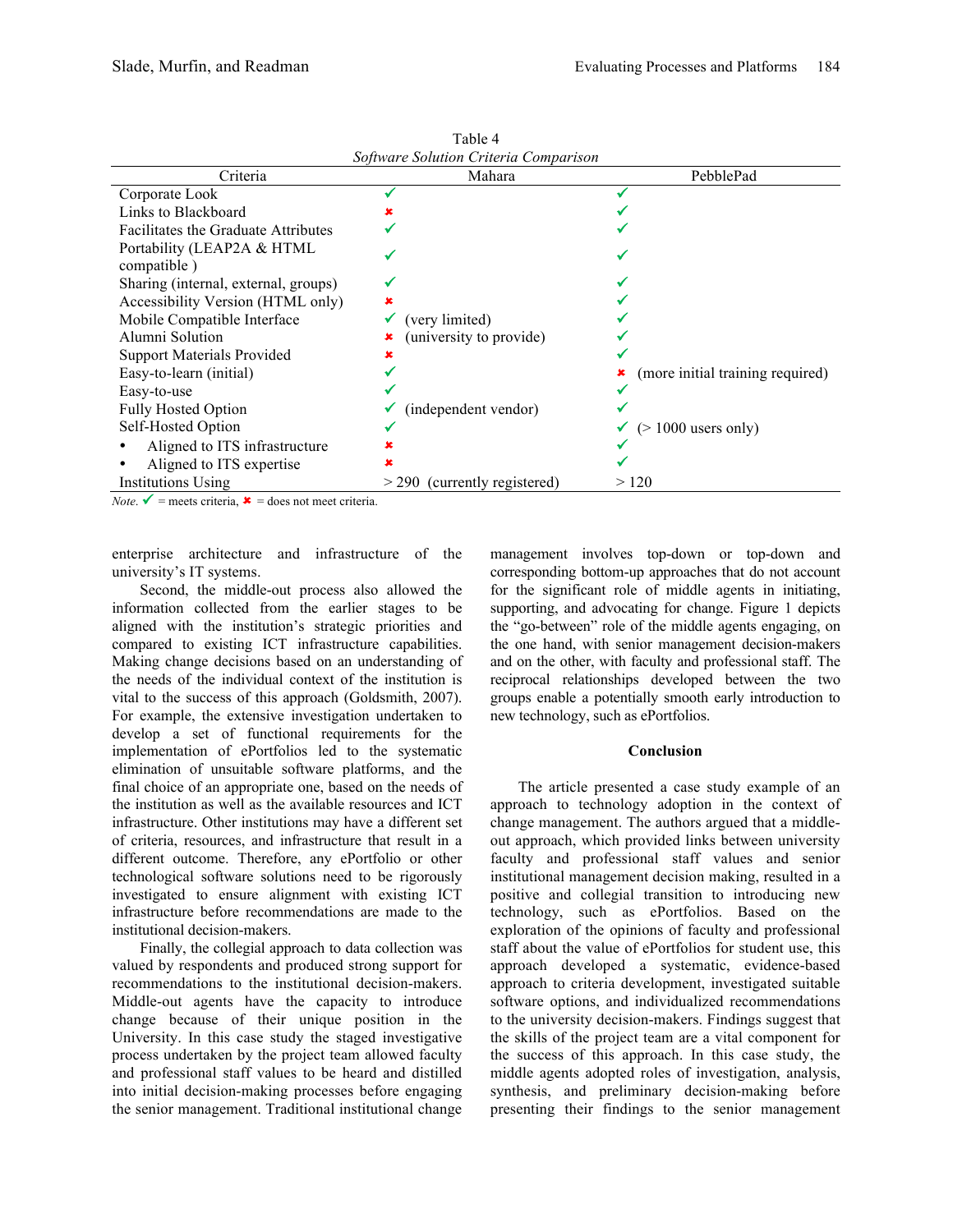



decision-makers, with whom they played an advocacy role. Next, the project team needed to consider both the individual priorities and needs of the institution and also the currently available ICT infrastructure and resources. Finally, the collegiate approach to data collection was valued by participants and enabled improved recommendations for the institutional decision-makers.

#### **References**

- ACODE. (2011). *ACODE 2011 educational technology survey*. Retrieved from http://hub.acode.edu.au/file.php/2/ACODE\_edtech \_SurveySummary\_05192011.pdf
- Balogun, J. (2003). From blaming the middle to harnessing its potential: Creating change intermediaries. *British Journal of Management, 14*(1), 69-83. doi:10.1111/1467-8551.00266
- Bhati, N., Rankin, K., & Thomas, B. (2009). Barriers and facilitators to the adoption of tools for online pedagogy. *International Journal of Pedagogies and Learning, 5*(3), 5-19. doi:10.5172/ijpl.5.3.5
- Burnett, B. (2001). Online delivery versus online pedagogy. *Proceedings of the 2nd International Conference on Information Technology Based on Higher Education and Training 2001, Kumamoto, Japan*. Retrieved from http://eprints.qut.edu.au/15756/1/15756.pdf
- Carneiro, R. (2010). Transforming universities. In U. Ehlers & D. Schneckenberg (Eds.), *Changing cultures in higher education* (pp. 55-70). Heidelberg, Germany: Springer.
- Conole, G., White, S., & Oliver, M. (2007). The impact of e-learning on organizational roles and structures. In G. Conole & M. Oliver (Eds.), *Contemporary*

*perspectives in e-learning research* (pp. 69-81). Abingdon, Oxon: Routledge.

- Cummings, R., Phillips, R., Tilbrook, R., & Lowe, K. (2005). Middle-out approaches to reform of university teaching and learning: Champions striding between the "top-down" and "bottom-up" approaches. *International Review of Research in Open and Distance Learning, 6*(1). Retrieved from http://www.irrodl.org/index.php/irrodl/article/view/ 224/307
- Duncan-Howell, J. (2012). Digital mismatch: Expectations and realities of digital competency amongst preservice education students. *Australasian Journal of Educational Technology, 28*(5), 827-840.
- Goldsmith, D. (2007). Enhancing learning and assessment through e-portfolios: A collaborative effort in Connecticut. *New Directions for Student Services, 119*, 31-42. doi:10.1002/ss.247
- Hallam, G., Harper, W., McCowan, C., Hauville, K., McAllister, L., & Creagh, T. (2008). *Australian ePortfolio project, final report August 2008.* Retrieved from http://www.eportfoliopractice.qut.edu.au/information2/re port\_stage2/
- Himpsl, K., & Baumgartner, P. (2009). Evaluation of eportfolio software. *International Journal of Emerging Technologies in Learning, 4*(1), 16-22. doi:10.3991/ijet.v4i1.831
- Hughes, J. (2008). Letting in the Trojan mouse: Using an ePortfolio system to re-think pedagogy. *Proceedings of the Ascilite Conference, Melbourne, Australia*, 437-440*.* Retrieved from http://www.ascilite.org.au/conferences/melbourne0 8/procs/hughes.pdf
- Jasinsky, M. (2007). *Innovate and integrate embedding innovative practices*. Retrieved from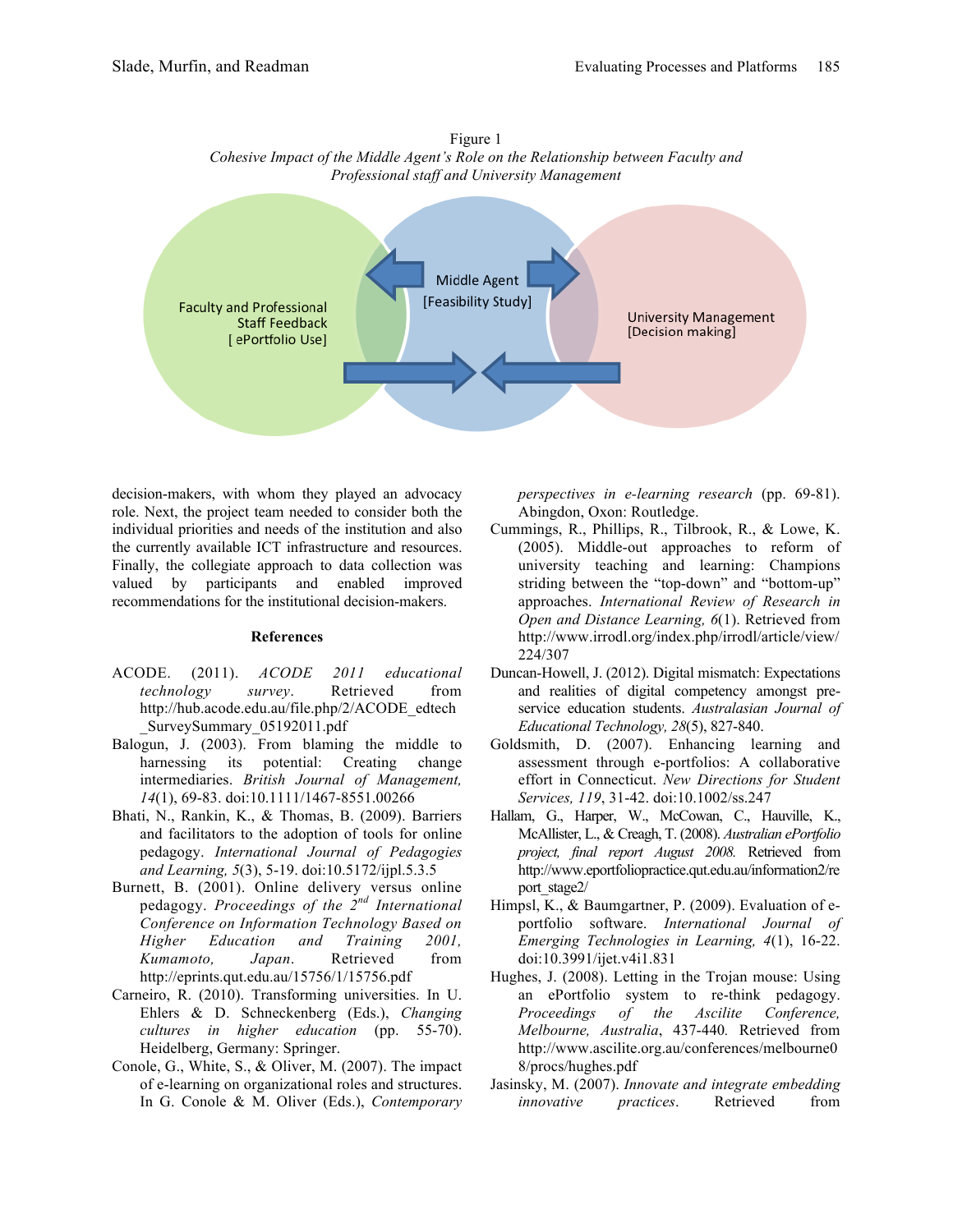http://pre2009.flexiblelearning.net.au/flx/webdav/si te/flxsite/shared/New%20Practices/Innovate\_and\_I ntegrate\_Final\_26Jun07.pdf

- JISC & Higher Education Academy. (2008). *Challenges and realisations from the higher education academy/JISC benchmarking and pathfinder programme.* Retrieved from http://rscuk.jiscinvolve.org/wp/files/2008/10/bench \_and\_pathfinalreview200809261.pdf
- Koch, B. (2012, August). *Looking ahead: The Blackboard learn roadmap and Xplor sneak peek.*  Keynote presentation at Blackboard Learning & Teaching Conference, Queensland, Australia.
- Kotter, R. (2012). *The 8-step process for leading change*. Retrieved from http://www.kotterinternational.com/ourprinciples/changesteps
- Lai, K. (2011). Digital technology and the culture of teaching and learning in higher education. *Australasian Journal of Educational Technology, 27*(8), 1263-1275.
- Parag, Y., & Janda, K. (2010, September). *A middleout approach to agency, capacity and societal change*. Paper presented at the BIEE Conference, Oxford, UK. Retrieved from http://www.eci.ox.ac.uk/publications/downloads/pa rag-janda10.pdf
- Quinn, D., Amer, Y., Lonie, A., Blackmore, K., Thompson, L., & Pettigrove, M. (2012). Leading change: Applying change management approaches to engage students in blended learning. *Australasian Journal of Educational Technology, 28*(1), 16-29.
- Reese, M., & Levy, R. (2009). *Assessing the future: ePortfolio trends, uses, and options in higher education*  (Vol. 2009, No. 4)*.* Boulder, CO: EDUCAUSE Center for Applied Research. Retrieved from https://jscholarship.library.jhu.edu/bitstream/handle/17 74.2/33329/ECAR-RB\_Eportfolios.pdf
- Rouleau, L. (2005). Micro-practices of strategic sensemaking and sensegiving: How middle managers interpret and sell change every day. *Journal of Management Studies 42*(7), 1413-1441. doi:10.1111/j.1467-6486.2005.00549.x
- Scott, G. (2003). Effective change management in higher education. *EDUCAUSE Review, 38*(6), 64-80.
- Scott, G., Coates, H., & Anderson, M. (2008). *Learning leaders in time of change: Academic leadership capabilities for Australian higher education* (University of Western Sydney and ACER Report). Retrieved from Australian Council for Educational Research website: http://www.acer.edu.au/documents/UWSACER\_C arrickLeadershipReport.pdf
- Stefani, L., Mason, R., & Pegler, C. (2007). *The educational potential of ePortfolios.* London, UK: Routledge.
- Universities and Colleges Information Systems Association. (2012). *Survey of technology enhanced learning for*

*higher education in the UK.* Retrieved from http://www.ucisa.ac.uk/~/media/groups/ssg/surveys /TEL\_survey\_2012\_with%20Apps\_final

- Uys, P. (2007). Enterprise-wide technological transformation in higher education: The LASO model. *International Journal of Educational Management, 21*(3), 238-253. doi:10.1108/09513540710738683
- Uys, P. (2010). Implementing an open source learning management system: A critical analysis of change strategies. *Australasian Journal of Educational Technology, 26*(7), 980-995.
- University of the Sunshine Coast. (2012). *Statement on blended learning 2012*. Retrieved from http://www.usc.edu.au/media/3188/USC\_Statemen tonBlendedLearning\_factsheet\_FINAL.pdf
- Westberry, N., McNaughton, S., Gaeta, H., & Billot, J. (2012, November). *Sustaining a problematic innovation: A "grounds-eye" view of videoconferencing through teachers' experiences*. Paper presented at the Ascilite Conference, Wellington, Australia. Retrieved from http://www.ascilite.org.au/conferences/wellington12/201 2/images/custom/westberry,\_nicola\_-\_sustaining\_a.pdf

CHRISTINE SLADE is the Project Manager of ePortfolios Implementation for the Centre for Support and Advancement of Learning and Teaching (C-SALT) at the University of the Sunshine Coast. Her research interests include innovative pedagogies, assessment, experiential learning, and the use of ePortfolios as part of a blended learning and teaching approach.

KEITH MURFIN is the Learning Systems Function Analyst for the Centre for Support and Advancement of Learning and Teaching (C-SALT) at the University of the Sunshine Coast. He provides support and analysis for selecting and implementing educational technologies at the university. Keith's interests include educational technology and blended learning.

KYLIE READMAN is the Director of the Centre for the Support and Advancement of Learning and Teaching (C-SALT) at the University of the Sunshine Coast. She is the sponsor of the ePortfolio feasibility study. Kylie's research interests are strategic change in assessment, pedagogy and curriculum in higher education.

#### Acknowledgements

The authors wish to acknowledge the foundational work in designing the ePortfolio Feasibility Study by Karen Whelan, former Manager, Office of Learning and Teaching (now Centre for the Advancement and Support of Learning and Teaching) at the University of the Sunshine Coast.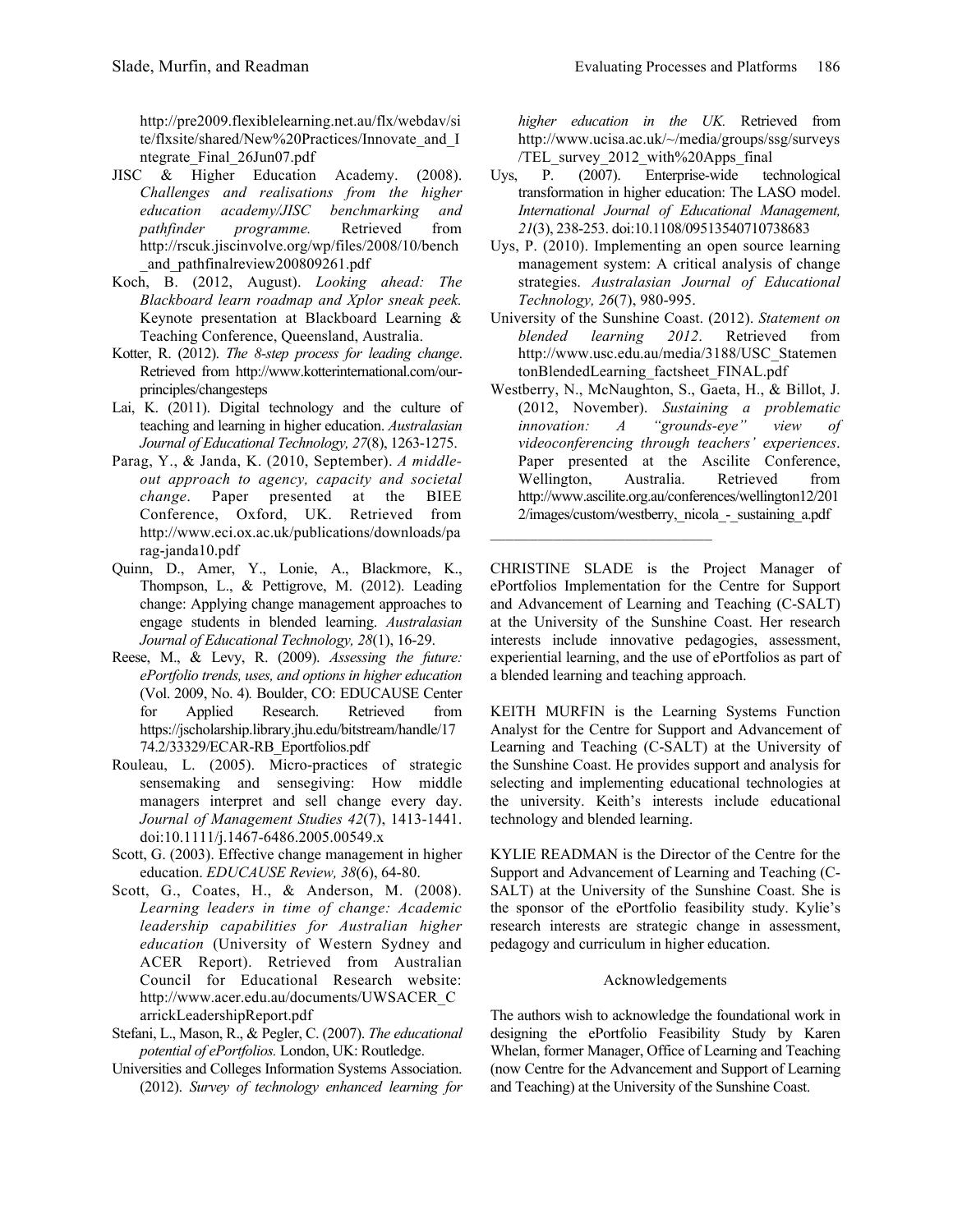# Appendix

# ePortfolio Feasibility Project Survey

# **Questions 1-4:**

*Please circle the numbered option/s that best suit your responses. The questions allow some space for further comments if needed.*

# **1. Which faculty are you from?**

- 1. Faculty of \_\_\_\_\_\_\_\_\_\_\_\_\_\_\_\_\_\_\_\_\_\_\_\_\_\_\_\_\_\_
	- 2. Faculty of  $\frac{1}{\sqrt{1-\frac{1}{2}}\sqrt{1-\frac{1}{2}}\sqrt{1-\frac{1}{2}}\sqrt{1-\frac{1}{2}}}}$
	- 3. Other area of the university

# **2. What is your role at the university?**

- 1. Staff
- 2. Student
- 3. Both staff member and student
- 4. Other\_\_\_\_\_\_\_\_\_\_\_\_\_\_\_\_\_\_\_\_\_\_\_\_\_

# **3. Have you had any previous experience with ePortfolios?**

- 1. Teaching purposes
- 2. As a student
- 3. Personal use
- 4. Other\_\_\_\_\_\_\_\_\_\_\_\_\_\_\_\_\_\_\_\_\_\_\_\_\_\_\_\_\_\_\_\_\_\_

**4. What do you see as the main ways ePortfolios could be used?** *(More than one option can be selected)*

- 1. Reflective practice
- 2. Student learning
- 3. Assessment
- 4. Graduate career showcase
- 5. Accreditation
- 6. Continuing professional development
- 7. Evidence of teaching practice
- 8. Employment promotion
- 9. Performance review evidence
- 10. Other\_\_\_\_\_\_\_\_\_\_\_\_\_\_\_\_\_\_\_\_\_\_\_\_\_\_\_\_\_\_\_\_\_\_\_\_
- **5. Why is your selection in Q4 your preference/s for ePortfolio use?** *(Please comment)*